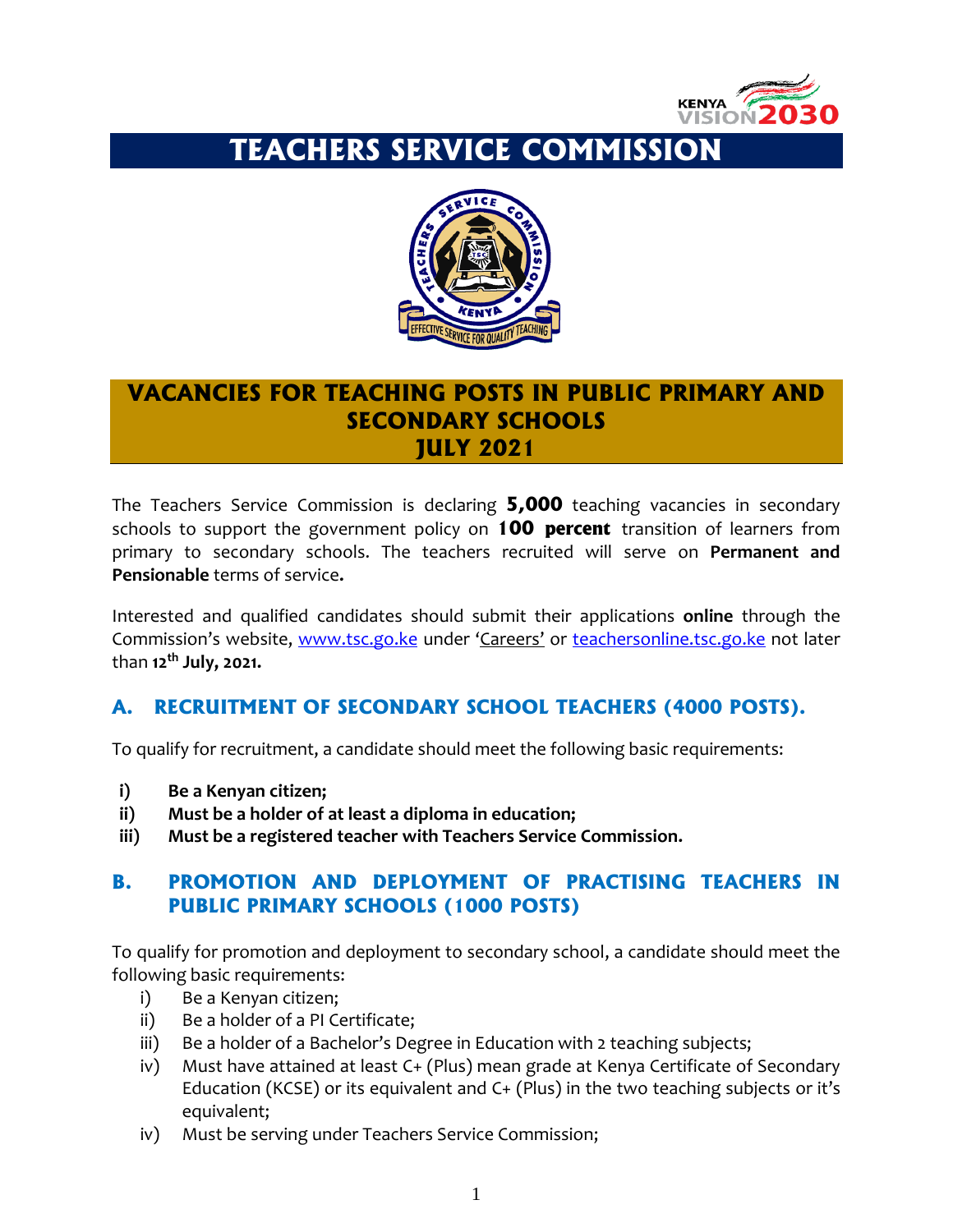*Applicants MUST ensure that certified copies of the degree certificate and academic transcripts are filed at the Commission through the TSC County Director within one (1) month from the date of this advert.*

Successful candidates under this category shall be appointed at T-Scale 7, Grade C2 under the Career Progression Guidelines for Teachers and shall be deployed to secondary schools where vacancies exist.

## **C. RECRUITMENT OF PRIMARY SCHOOL TEACHERS (1000 POSTS)**

To qualify for recruitment, a candidate should meet the following basic requirements:

- **i) Be a Kenyan citizen;**
- **ii) Must be a holder of a PI certificate;**
- **iii) Must be a registered teacher with the Teachers Service Commission.**

Successful candidates will be posted to serve in any part of the country and not necessarily in the county where they were recruited.

## **D. GENERAL INFORMATION**

Please note that:

- i) The Teachers Service Commission Recruitment Guidelines 2021/2022 FY shall apply to the recruitment process;
- ii) Only shortlisted candidates will be contacted;
- iii) Shortlisted candidates will be required to present original academic and professional certificates;
- iv) Successful candidates must not fill more than one Application for Employment Forms. Filling of two or more Application for Employment Forms will lead to disqualification;
- v) Manually filled applications will not be considered;
- vi) Preference will be given to applicants who have not previously been employed by the Teachers Service Commission.
- **N.B. The Commission is also advertising 2,987 vacancies in primary and 927 vacancies for secondary school to replace teachers who exited service. Visit the Commission's website [www.tsc.go.ke](http://www.tsc.go.ke/) for details.**

*The Teachers Service Commission is an equal opportunity employer and persons with disabilities (PWDs) are encouraged to apply.*

## **CAUTION:**

The recruitment exercise is **free of charge**. The Teachers Service Commission forewarns **applicants against fraudsters** who might **extort money from unsuspecting persons** purporting to **assist in recruitment.**